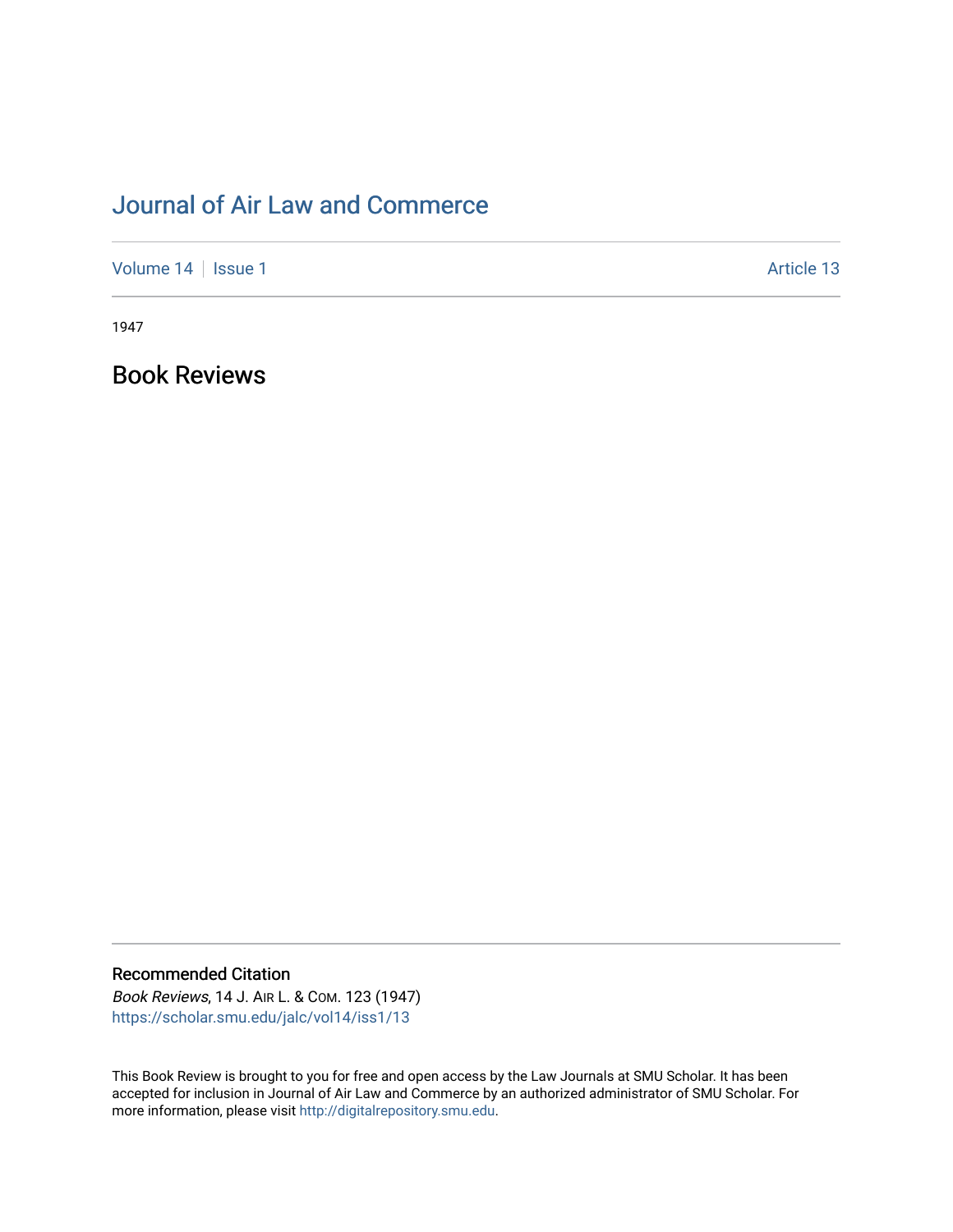## BOOK REVIEWS

TERMINAL AIRPORT FINANCING AND MANAGEMENT, **by** Lynn L. Bollinger, Alan Passen and Robert **E.** McElfresh. Harvard Business School, Division of Research, Soldiers Field, Boston 63, Mass., 386 pp., \$4.25.

The basic conclusion of this study is that most terminal type airports can be made self supporting in a few years without unduly burdening aviation. Revenues can be made to cover operating expenses after 1946 and **by** 1954 can cover all costs. However, the authors insist this will happen only provided a sound financial plan is established and all revenue sources including terminal building concessions are aggressively developed.

Poor cost control is the most obvious weakness of terminal airport management. A big source of trouble is that the private groups, especially the commercial airlines have not assumed the full responsibilities of which they are capable. Landing area operations including supervision and physical maintenance of the landing area can be satisfactorily left under public control, as the task is similar to operating and maintaining public streets, parks, and bridges. However, business activities on the airport perimeter and especially in the terminal building area can be more successfully taken over **by** private management. To do this, the authors suggest a joint corporation might accomplish further economies **by** taking over on a voluntary basis some of the ground operations now duplicated **by** each individual air carrier.

The book is divided into four parts prefaced **by** summary and conclusions: Part I deals with airport financial policy and deals with the question of whether airports should be expected to be fully self supporting and if so, how. It concludes that the terminal type airport is a special kind of public utility which should seek to collect sufficient user charges to recover both operating and capital costs. Part II presents a financial analysis of airport operations based on actual figures collected at **51** selected airports in various parts of the country which were visited and carefully studied **by** the authors. The study examines capital costs, operating costs, and revenues in detail. Part III tests the rate-setting procedure developed in Part I for assessing fair charges from airport users against actual operating results reported in Part II. Part IV deals with two basic changes recommended in management practices: first, an adequate system of records and control, and second, an adequate organization for airport administration.

**All** in all the book is a contribution of major value: first, as a guide for all persons directly involved in the management of any terminal airport, and second, for its suggested scheme of equitable user charges for the support of terminal airports. The following pattern of user charges is suggested: (a) Charge commercial air carriers according to number of landings, adjusted for weight of aircraft. **(b)** Deduct proportional costs for military aircraft before estimating amount chargeable to civil aviation and, when military use is extensive, reimburse the local airport owner **by** charge against the national military budget. **(c)** Charge private flyers indirectly **by** percent-of-gross charge against aircraft-service operators instead of landing fees. **(d)** Charge aircraft service (fixed-base) operators **by** a percent-of-gross charge plus fixed rental based on cost of any hangars or other facilities provided for their use. (e) Charge aviation suppliers and vendors the full costs of any facilities they use, but do not levy additional charges which will place an unfair burden on portions of interstate air commerce.

**S.** B.